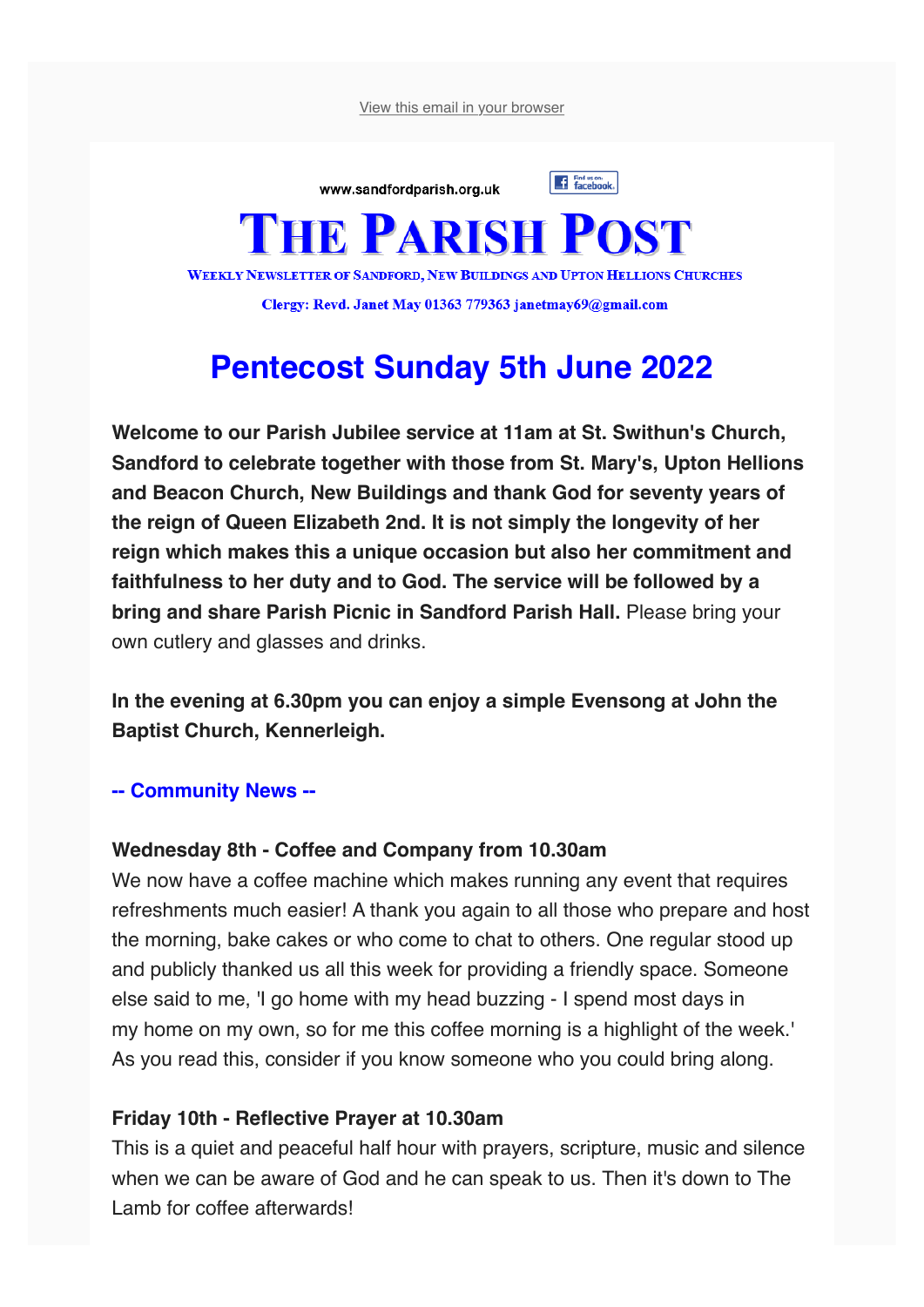## **Thank you! Thank you!**

**Thanks** to everyone who helped prepare and join in the combined service for churches from the whole North Creedy East Community, followed by a large lunch last Sunday. We welcomed folk from Cheriton Fitzpaine, Kennerleigh, Stockleigh Pomeroy, Washford Pyne and Woolsery. It was a lovely expression of unity.

And **thanks** to Angela and the whole team from Beacon for a wonderful evening to start the Jubilee weekend. Lively jazz, wonderful refreshments and folk from every corner of the parish conspired to make a great evening. Soon after the huge beacon was lit we could count about eight other beacons on the hills around. Truly splendid.

### **Bill Matten**

Bill sadly died on Tuesday in the RD&E after a short illness. In his younger more active days he played a full part in the life of St Swithun's - on the PCC, as gift aid secretary and I remember his beautiful reading voice when he was a lesson reader. He was also of course an enthusiastic member of Sandford Cricket Club. Our thoughts and prayers are with his family and friends.

## **Crediton Foodbank**

Requests to fill the gaps on the shelves this week are tinned tuna, cartons of apple or orange juice and breakfast cereal. Our thanks to Keith who takes our donations into Crediton and thanks to those of you who regularly support the Foodbank. If you should ever need to contact Steve Gill the coordinator, the number is 07740 202721.

## **-- And Finally --**

This weekend is **Pentecost,** the 'birthday' of the church when we remember the coming of the Holy Spirit, as we will hear in the reading from Acts chapter 2. To think that the actual Holy Spirit of God should choose to live within each one of us and corporately within the church if we invite him - offering wisdom and guidance, comfort and encouragement, and always transforming us by showing us Jesus - never fails to take my breath away! *Come Holy Spirit, fill the hearts of your faithful people and kindle in us the fire of your love; through Jesus Christ our Lord. Amen*

And a fitting prayer this weekend for Her Majesty the Queen.